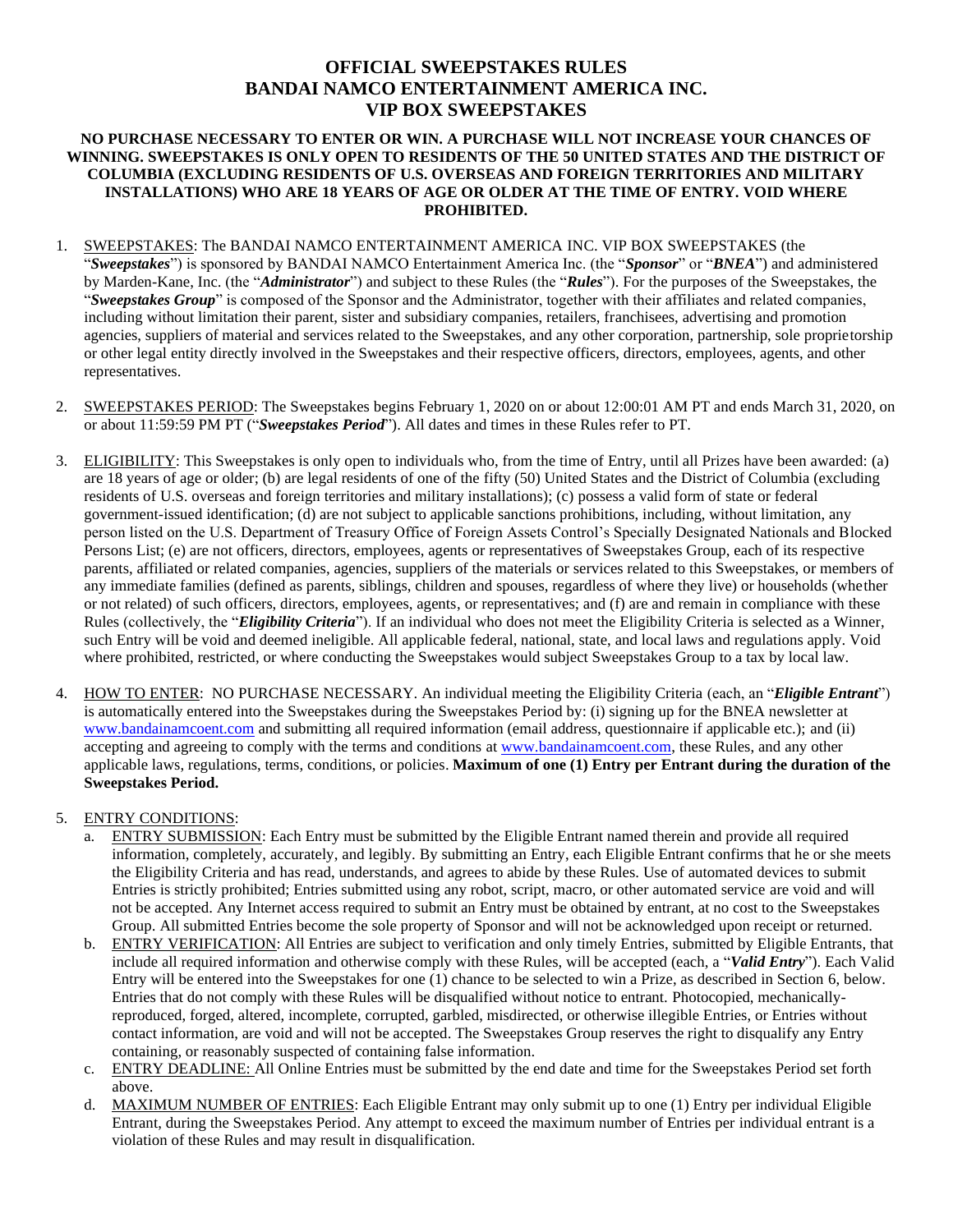### OFFICIAL RULES BANDAI NAMCO ENTERTAINMENT AMERICA INC. VIP BOX SWEEPSTAKES

6. ENTRY DRAWING: On or about April 15, 2020 (the "*Draw Date*") in Syosset, New York, the Sweepstakes Group or its designee will conduct a random drawing, from all timely-received Valid Entries to select one (1) Eligible Entrant ("*Winner*") for the Prizes set forth in Section 8. Odds of being selected as a Winner in this Sweepstakes will depend on the total number of Valid Entries timely received in accordance with Section 5, without any geographic-apportionment for Prize distribution. Each Winner award and receipt of any Prize is, at all times, subject to strict compliance with and fulfillment of all conditions set forth in these Rules, including without limitation as set forth in Sections 3, 7, and 8.

## 7. WINNER NOTIFICATION, ELIGIBILITY, AND PRIZE FORFEITURE:

- a. WINNER NOTIFICATION: The Sweepstakes Group or its designee will attempt to notify each Winner a maximum of two (2) times, through the email address provided by such Winner in his or her selected Entry, as follows:
	- i. A first attempt to notify each Winner will occur within approximately forty-eight (48) hours of the Draw Date.
	- ii. If a Winner does not respond within three (3) calendar days of a first attempted notification, the Sweepstakes Group or its designee will make a second and final attempt to notify such Winner.
- b. WINNER ELIGIBILITY: In order to receive any Prize identified in the above-referenced notification, each Winner must complete and return by the deadlines set forth therein:
	- i. A written affidavit or declaration of eligibility, confirming such Winner's fulfillment of the Eligibility Criteria and compliance with the Rules (the "*Affidavit*");
	- ii. A written release, releasing the Sweepstakes Group from any liability in connection with this Sweepstakes, the acceptance, possession, enjoyment, use or misuse of any Prize, or the public disclosure of such Winner's identity in connection therewith (the "*General Release*"); and
	- iii. All tax documentation required by the law of such Winner's jurisdiction ("*Tax Documentation*");
- c. PRIZE FORFEITURE: A Winner's Prize may be forfeited if: (a) any attempted notification of such Winner, as described above, is returned as "undeliverable;" (b) Winner fails to respond to Sweepstakes Group or its designee within three (3) calendar days of the second attempted notification; (c) Winner fails to provide proof of fulfillment of the Eligibility Criteria (if requested) in a timely manner; (d) Winner fails to provide a completed Affidavit, General Release, or Tax Documentation in a timely manner; (e) Winner violates or otherwise fails to comply with the Rules; or (f) Winner expressly declines a Prize. In the event a Winner's Prize is forfeited, Sponsor shall have no further obligation to that Winner and, at Sponsor's sole discretion, such Prize may be awarded to an alternate Winner (time-permitting).
- 8. PRIZES: Subject to the conditions set forth in Sections 7 and 8, Winners selected in the drawing will be awarded the following prizes (each, a "*Prize*" and collectively, the "*Prizes*"):

| <b>Prize</b>                                | <b>Prize Details</b>                                                                          | <b>Average Retail</b><br><b>Value (per Prize)</b> |
|---------------------------------------------|-----------------------------------------------------------------------------------------------|---------------------------------------------------|
| "Price<br>Winner"<br>(10 Winners)           | Variety of Bless Unleashed-themed* BNEA merchandise,<br>to be selected at Sponsors discretion | \$300                                             |
| "Prize<br>Winner"<br>$(10 \text{ Winners})$ | Variety of CODE VEIN-themed* BNEA merchandise,<br>to be selected at Sponsors discretion       | \$125.00                                          |

**\*Prize theme requests will not be acknowledged or honored.**

# **Total ARV of all Prizes: \$4,250**

ARVs are accurate as of date of publication, but may be subject to change. Any difference between the ARV and the actual value of any Prize will not be paid to Winner.

9. GENERAL CONDITIONS: Proof of Entry submission does not constitute proof of receipt. Decisions of Sweepstakes Group will be final and binding on all matters pertaining to this Sweepstakes. This Sweepstakes is subject to all applicable federal, state, and local laws, of all applicable jurisdictions. Sponsor reserves the right to correct any typographical, printing, computer programming or operator errors. Should a Winner make any false statement(s) in any document referenced above, such Winner will be required to promptly return to Sponsor his or her Prize, or the cash value equivalent of the ARV for such Prize, as set forth in Section 8, above, at Sponsor's election. Sponsor reserves the right at its sole discretion to disqualify any Eligible Entrant who tampers or attempts to tamper with the Entry process, the operation of the Sweepstakes and/or Sweepstakes website, or violates the Rules or any other applicable terms or conditions. In the event of a dispute as to the identity of the individual who submitted any Entry, the authorized account holder (i.e., the natural person who is assigned to an email address by an Internet access provider, on-line service provider, or other organization (e.g., business, educational institution, etc.) responsible for assigning email addresses for the domain associated with the email address in a disputed Entry) of the email account referenced in such Entry will be deemed to be the individual who submitted such Entry. The Sweepstakes is subject to all applicable federal, state, municipal and local laws and regulations. Except as expressly provided herein, all taxes, costs, and expenses incurred in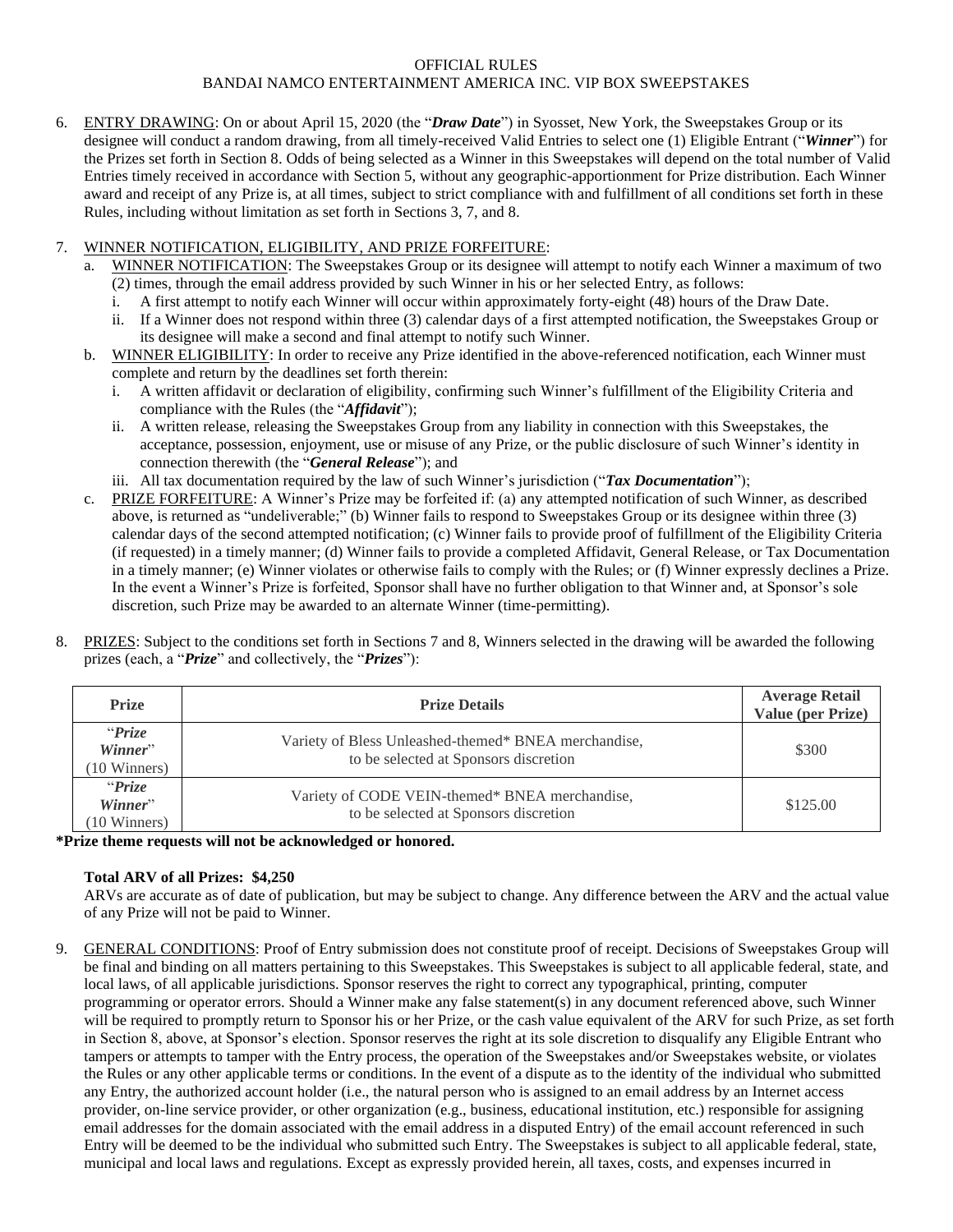#### OFFICIAL RULES BANDAI NAMCO ENTERTAINMENT AMERICA INC. VIP BOX SWEEPSTAKES

connection with a Winner's receipt, use, or enjoyment of any Prize shall be paid and borne solely by each such Winner. Prizes will be delivered only to Winners that fulfill all applicable conditions set forth in Section 7. Prizes must be accepted as awarded and may not be substituted, transferred or redeemed for cash or otherwise. Notwithstanding the foregoing, the Sweepstakes Group reserves the right to substitute Prizes for a prize of equal or greater monetary value, in cash or otherwise, at its sole discretion, if a Prize, or any component of any Prize, cannot be awarded for any reason. Sponsor will not replace any lost or stolen Prizes. To the extent permitted by law, Sponsor makes no representations or warranties with respect to any Prize. Winners will be responsible for all taxes (federal, state, and local of all applicable jurisdictions) and all expenses not listed herein related to acceptance and use of any Prize. The stated ARV of each Prize is based on available information provided to Sponsor and the value of the Prize awarded to each Winner may be reported for tax purposes as required by law.. Any Winner who receives from Sweepstakes Group Prizes valued at US\$600 or more in a calendar year will receive an IRS form 1099 after the end of the calendar year in which such Prizes were awarded, and a copy of such form will be filed with the Internal Revenue Service (IRS), or such other tax form as may be required by the laws of the jurisdiction in which such Winner resides. In addition to the tax liability disclosures in these Rules, each Winner shall abide by the laws, rules, and regulations of such Winners legal residence, including without limitation as applicable to income reporting the payment of taxes and withholdings due.

- 10. PRIVACY AND PERSONAL INFORMATION: Sponsor, Administrator and their designees will collect, use, and disclose the personal information you provide when you enter the Sweepstakes for the purposes of administering the Sweepstakes and Prize fulfillment and aggregated and anonymized entrant information may be used by the Sponsor to communicate about the Sweepstakes to its retailers and distributors. By entering this Sweepstakes, you consent to such collection, use, and disclosure of your personal information. Except to the extent prohibited by applicable law, by accepting a Prize, each Winner agrees to Sponsor's use of his or her name, city and state of residence, picture, biographical information, statements, voice, and likeness in any advertising and publicity Sponsor may conduct relating to the Sweepstakes in any media or format, whether now known or hereafter developed, including but not limited to on the World Wide Web, at any time or times in perpetuity, without further compensation or notice. Sponsor's privacy policy (available at [https://www.bandainamcoent.com/legal/privacy\)](https://www.bandainamcoent.com/legal/privacy) will apply to this Sweepstakes and to information submitted or collected with each Entry. Please note that by accepting these Rules, you acknowledge and agree that you are also accepting the terms of the Sponsor's Privacy Policy.
- 11. LIMITATIONS OF LIABILITY AND RELEASES: BY SUBMITTING AN ENTRY FOR THIS SWEEPSTAKES, EACH ENTRANT AGREES THAT THE SWEEPSTAKES GROUP HAS NO LIABILITY TO SUCH ENTRANT WHATSOEVER FOR, AND EACH ENTRANT HEREBY RELEASES AND AGREES TO INDEMNIFY, DEFEND, AND HOLD THE SWEEPSTAKES GROUP HARMLESS AGAINST ANY LIABILITY FOR ANY INJURIES, CLAIMS, LOSSES, DAMAGES, COSTS OR EXPENSES OF ANY KIND (INCLUDING WITHOUT LIMITATION DIRECT, INDIRECT, INCIDENTAL, CONSEQUENTIAL, OR PUNITIVE DAMAGES) TO PERSONS OR PROPERTY RESULTING FROM (A) ENTRY OR PARTICIPATION IN THIS SWEEPSTAKES, INCLUDING ACCESS TO AND USE OF THE SWEEPSTAKES WEBSITES, (B) ANY CLAIMS BASED ON PERSONAL OR PRIVACY RIGHTS, DEFAMATION OR PRIZE DELIVERY, OR (C) THE ACCEPTANCE, POSSESSION, USE OR MISUSE OF ANY PRIZE. SOME JURISDICTIONS DO NOT ALLOW THE EXCLUSION OR LIMITATION OF INCIDENTAL OR CONSEQUENTIAL DAMAGES. THEREFORE SUCH EXCLUSIONS MAY NOT APPLY TO YOU, PLEASE SEE SECTION 13, BELOW. Without limiting the foregoing, but subject to SECTION 13, below, the Sweepstakes Group shall not be responsible for: (a) any incomplete or inaccurate information that is caused by Sweepstakes website users, or by any of the equipment or programming associated with or utilized in the Sweepstakes, or by any technical or human error which may occur in the processing of submissions in the Sweepstakes; (b) lost, interrupted, or unavailable network, server, service provider, on-line systems, telephone networks or telephone lines, or any other connections; (c) the theft, destruction, loss or unauthorized access to, or alteration of, Entries; (d) any problems with, or malfunctions or failures of, telephone networks or lines, computers or computer on-line systems, servers or providers, computer equipment, software, viruses or bugs; (e) garbled transmissions or miscommunications; (f) failure of any e-mail to be received by or from the Sweepstakes judging organization or Sponsor for any reason, including but not limited to traffic congestion on the Internet or at any website or combination thereof or technical incompatibility; (g) damage to a user's computer equipment (software or hardware) occasioned by participation or downloading of materials related to this Sweepstakes; (h) printing, distribution, programming or production errors, and any other errors or malfunctions of any kind, whether human, mechanical, electronic or otherwise; or (i) technical, pictorial, typographical or editorial errors or omissions contained herein. IN NO EVENT WILL ANY WINNER BE ENTITLED TO ANY FEE, ROYALTY, OR OTHER COMPENSATION OF ANY KIND AS A RESULT OF THE SWEEPSTAKES. BY ENTERING, EACH ENTRANT IRREVOCABLY WAIVES ANY RIGHT TO COMPENSATION FROM SWEEPSTAKES GROUP FOR ANY USE OF SUCH ENTRANT'S ENTRY IN ACCORDANCE WITH THESE RULES. WARNING: ANY ATTEMPT BY AN ENTRANT OR ANY OTHER INDIVIDUAL TO DELIBERATELY DAMAGE ANY WEBSITE ASSOCIATED WITH THIS SWEEPSTAKES OR UNDERMINE THE LEGITIMATE OPERATION OF THE SWEEPSTAKES IS IN VIOLATION OF CRIMINAL AND CIVIL LAWS, AND THE SWEEPSTAKES GROUP RESERVES THE RIGHT TO PROSECUTE AND SEEK DAMAGES TO THE FULLEST EXTENT PERMITTED BY LAW.

12. VENUE SELECTION AND DISPUTE RESOLUTION: Except as prohibited by applicable law, by entering this Sweepstakes,